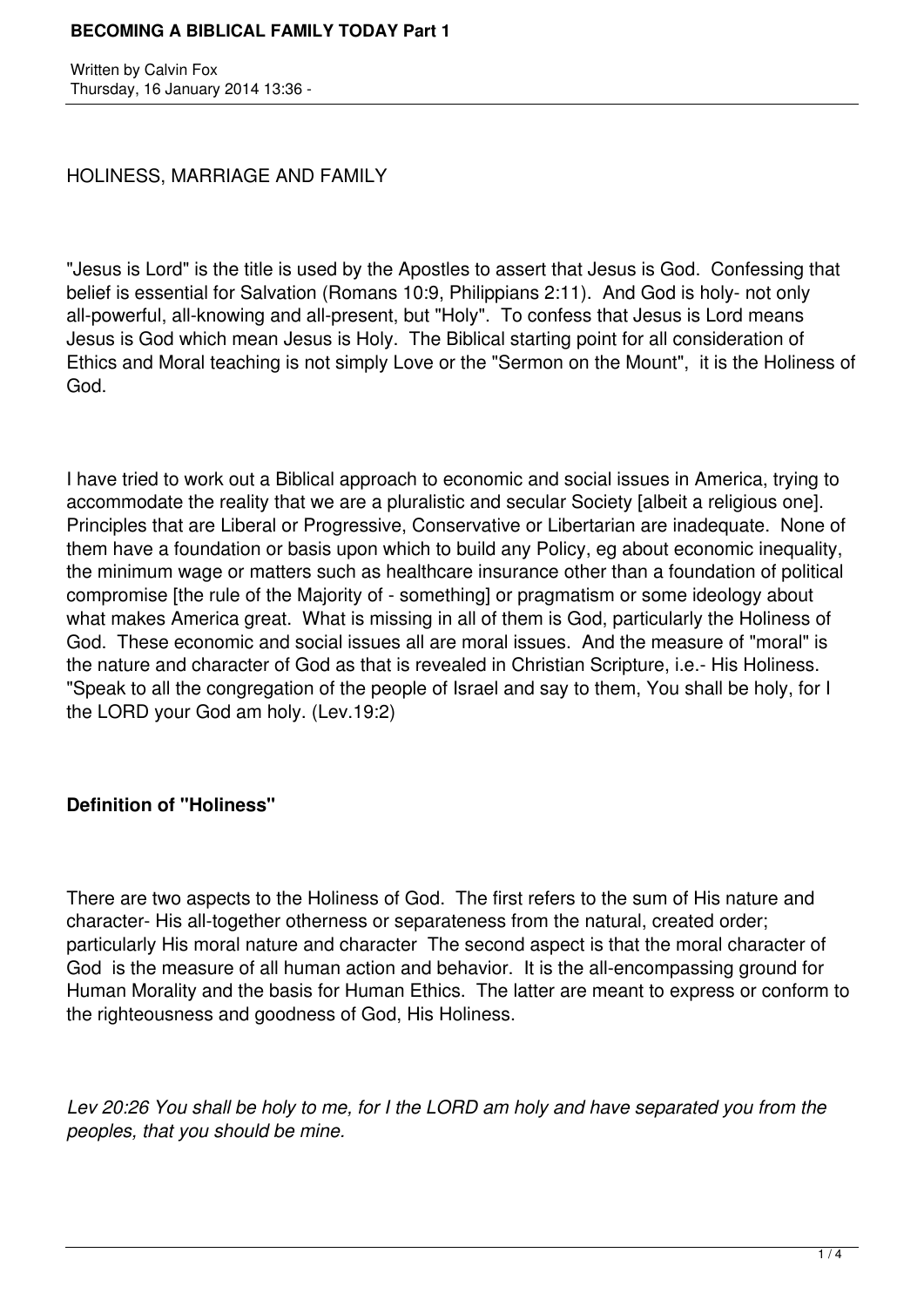Written by Calvin Fox Thursday, 16 January 2014 13:36 -

The root meaning of the concept of Holiness is separation- separation, specifically consecration, dedication to God and His Law and separation from anything that is contrary to God and His Law. Or conversely, separation from all else in order to be consecrated to God alone. All personal and social activities, all economic and political activities and programs, are to be Holy.

Conservatives will strongly defend the right to private property and advocate for traditional (ieheterosexual, two-parent) Marriage or the sanctity of Life without grounding their position on these matters in God and what the Bible says Life, Marriage and Family. Likewise, Liberals will advocate alternative forms of Marriage and Family and the distribution of private property to the Poor or the abolition of Capital Punishment without grounding the policies they support in God and Biblical Marriage and Family. Neither group understands that the the Biblical context for all moral choices and hence, for their Policy Positions, is the Holiness of God.

*Lev 11:44 For I am the LORD your God. Consecrate yourselves therefore, and be holy, for I am holy. You shall not defile yourselves ... 45 For I am the LORD who brought you up out of the land of Egypt to be your God. You shall therefore be holy, for I am holy."* 

Chapters 18-20 of Leviticus is a catalog of practical examples of everyday holiness. "I am the Lord your God" occurs some 50 times in these chapters and "[You must] be holy because I, your God, am holy" occurs 4 times. These phrases are repeated to drive home the authority behind particular laws about all aspects of living,- the reason they are to be obeyed. Holiness is as much an imperative in the New Testament as it is in the Old Testament. The Bible makes it emphatically clear that we are saved by grace alone, apart from any "works" we may do. The Bible also makes it clear that there is no Salvation without Holiness. God commands and expects it of everyone who would be saved. It is not optional.

*Hebrews 12:14*  $\Box$  *Make every effort... to be holy; without holiness no one will see the Lord. 1 Peter 1:15 just as He who called you is holy, so be holy in all you do; 1 Thessalonians 4:3 It is God's will that you should be holy 2 Corinthians 71... let us purify ourselves …perfecting holiness out of reverence for God.* 

If the People of God are to be separated and consecrated to God in all their behavior and conduct, that includes, first and foremost their Marriages and Family Life.

# **WHAT DOES A HOLY MARRIAGE AND FAMILY LOOK LIKE?**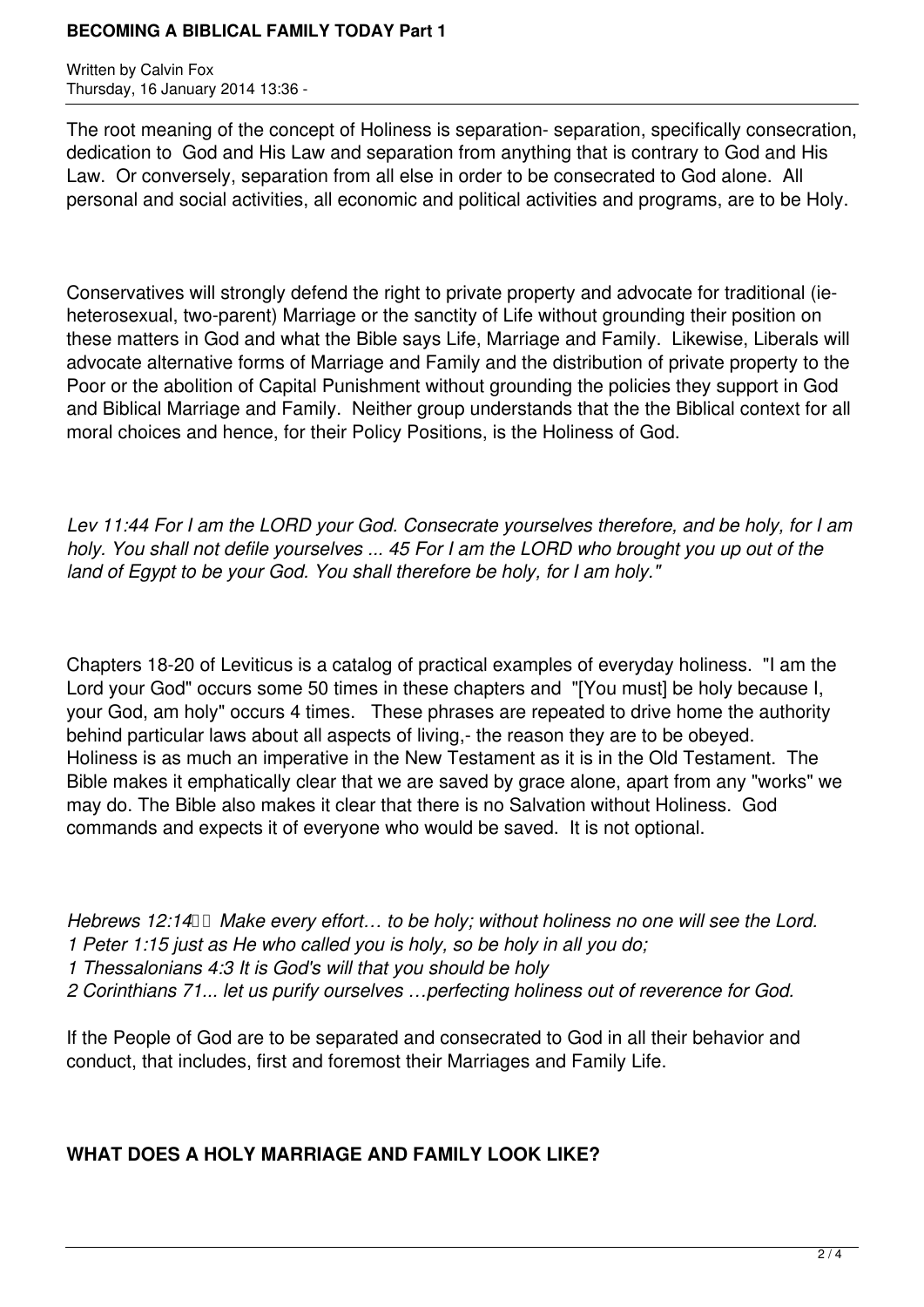Written by Calvin Fox Thursday, 16 January 2014 13:36 -

The Decalogue begins with the declaration that God and God alone is to be worshipped. It proceeds to command that the Sabbath on which God is to be worshipped is to be treated as holy and then, next, parents are to be honored.

**Definition of "Honor":** To treat with dignity and respect, particulalry acknowledging their authority.

Treating God as holy and honoring parents go together. Both God and Parents are to be honored and obeyed. The reason for this? Parents, especially the Father, is to represent God to their children. They are responsible to teach their children the Law of God (The Torah)

*Exodus 20:12, Leviticus 19:1-3, Deut 4:1-10, Deut 6:4-7+20ff, Psalm 78:1-8, Prov. 17:6, Prov.19:26, Eph.6:1-3, Col.3:20*

To disrespect (curse, blaspheme) Parents is to disrespect (curse, blaspheme) God

*Lev.24:16 Whoever blasphemes the name of the LORD shall surely be put to death. All the congregation shall stone him.* 

*Lev.20:7 Consecrate yourselves, therefore, and be holy, for I am the LORD your God. 8 Keep my statutes and do them; I am the LORD who sanctifies you. 9 For anyone who curses his father or his mother shall surely be put to death;*

God, Marriage and Family. The Commands about relationships with other persons follows those which deal with these three subjects. There is a reason for this sequence. Any attempt to implement the last five must begin with the first five. Clearly, Worship and Family, together, are the foundation of Society. To undermine the former, is to destroy the latter. This has often been said, but is rarely implemented and that forebodes ill for the future of America where all the cultural trends are contravening.

Marriage and parenthood are the bridge between God and Society. Marriage in the Bible